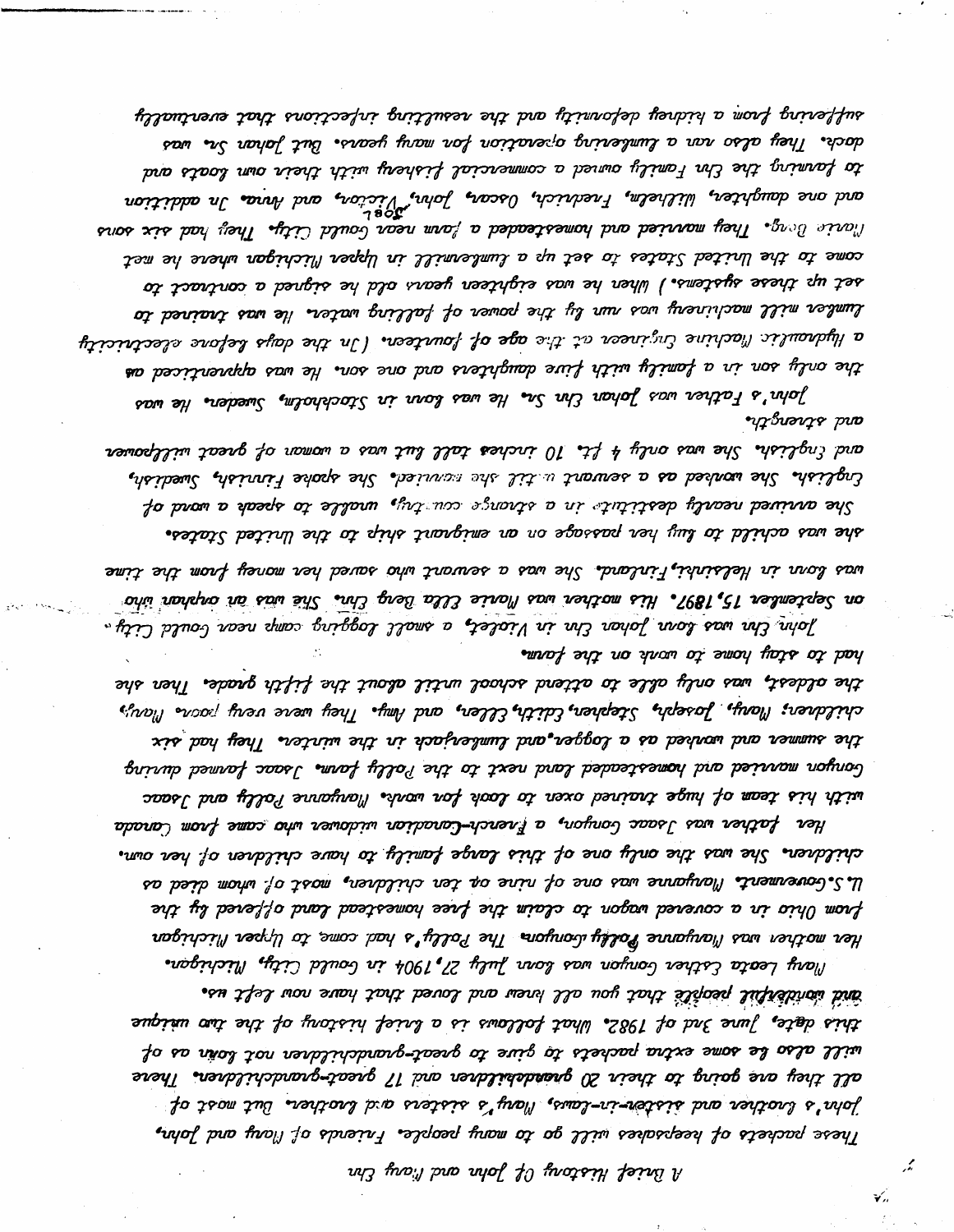$\bullet$  Southern Cabifonria. They moved to Sun Valley,(then called Roscoe) in March of 1941. warm dry climate. John and Mary looked in several states lut finally decided on trapping. The Doctons told him he would prolably never recover and to live in a It was inpossible for him to do the walking ard heary pack carrying needed in In 1940 John contracted a spiral inflamation which caused him great pain.

he sold thus the mail along with scents, trap-covers, ard other trapping supplies. for several trapping magazines. He wrote and pullished 6 looks on trapping which john continued to develop his trapping courses for fur trappers. He wate columis  $\sim$  Joy, lone in 1926, Lonaine Nrı, Bonı in 1930, ard Rosemarie, lonı in 1937, so much. By this time they had four children; Clifford Bell, low in  $1924$ , Louise, time they lived in their rigs instead of a house lecause they were moving around Mory and John had a housetrailer, screral terits, and a parel truck. Nost of the ferred wherever a lig prollem needed solving. He worked in several states. many trans as john lecare a traditeshooter for the Department, being transleaver, mint, etc for their fur. His new jol with the Federal governent led to Michipat hiw prolo sailedie o so sieppot noito princest apel with trapping walves, coyotes, loicats, ard leans which hill livestoch. Wuing the years in Bureau of Biological Survey which also hired trappers to trap animals such as thes of Michigan for alout  $10$  years and then went to work for the Federal **trappers** itoratch animals feeding on livestock John was hired. He worked for the and returned to Michigan. When the State of Michigan started a force of salaried might hill then too, and so they got out of the alligator and snake lusiness vorinhof sirat that the hourse hourse they soon became afraid that Snake forwar tverglades for their hides. Mory helped skin and stretch the hides and the hilling several men. They trapped and shot alligators and snakes in the Florida le begane partrers with a man named Snake Johnson, an exconvict who lnagged of They made a trip to Flonida where his lrother Joel had moved. There he

a small boy and mone and mone of his time was spent on this occupation. fishing lut john had trapped fur leaving animals as a sideline since he was almost at once. The early years of their marriage was spent in lumlering and she was sixteen and he was thenty-three. They went to work at a lumbercamp Mary Leota Esther thr and John thr yr were married on Asril 2,1921 when

family brew the other fanilies very well. the Upper Peninsula of Michigan. It was a small, isolated community where every المع لحمسهمه هنظ کله fari were wear تعمد لصندلط کنتها شامنده نده نه المحافنتمس کمستهد مه مذلذمه father. He had only alout **is** seventh grade education lecause of this. as his health failed John Chr Ja. was forced to drop ou**t** of school to help his لمنللعط لننس الع سعه nearly six and a half feet tall and brown for his strength lut

7 ခဂ္ဍာ/